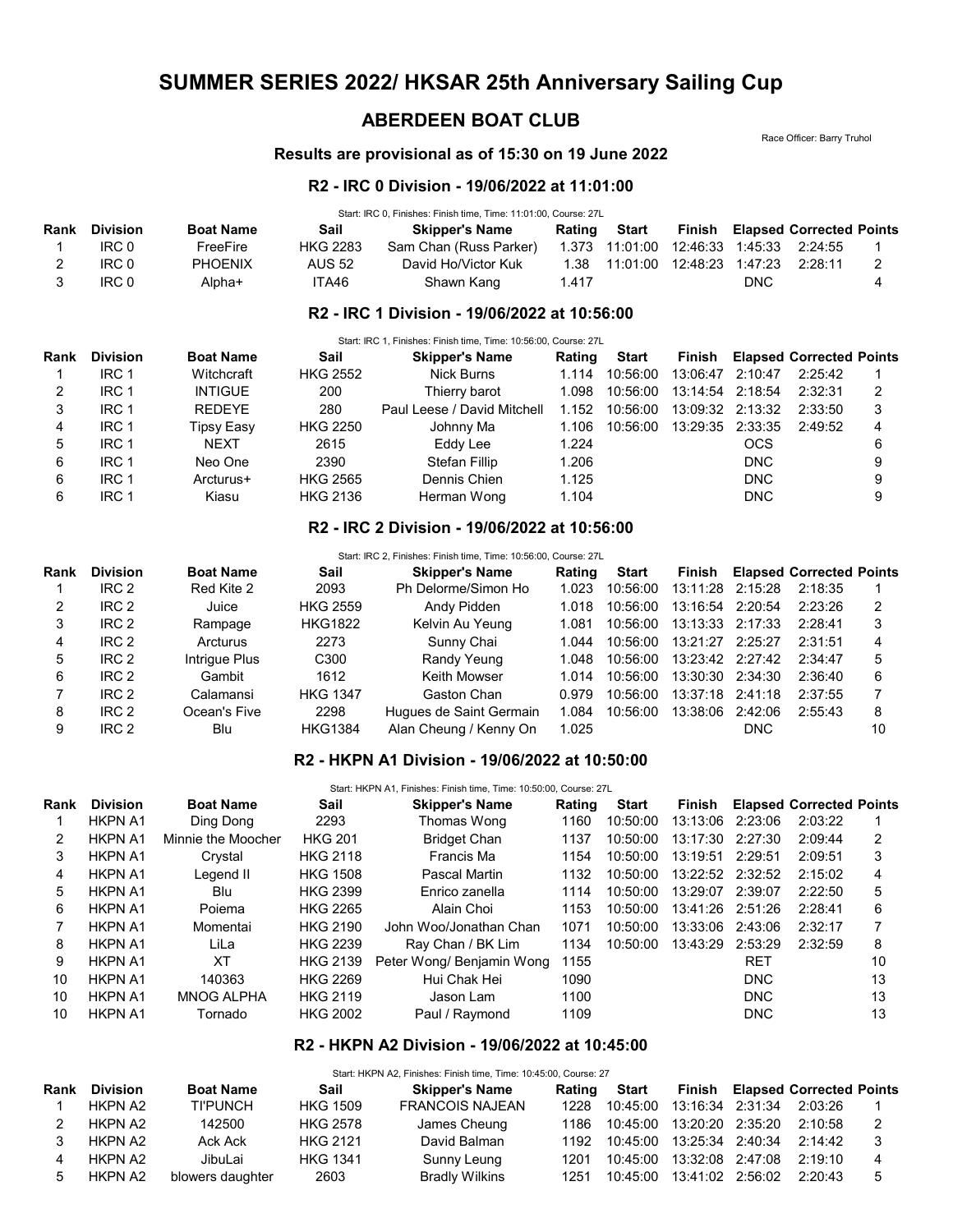| 6  | <b>HKPN A2</b> | Jive                 | 221               | Eliza Siu Ying Yeung | 1258 | 10:45:00 | 13:43:46 | 2:58:46    | 2:22:06 | 6  |
|----|----------------|----------------------|-------------------|----------------------|------|----------|----------|------------|---------|----|
| 7  | <b>HKPN A2</b> | Havoc                | <b>HKG 2243</b>   | Dennis Tin           | 1238 | 10:45:00 | 13:41:01 | 2:56:01    | 2:22:11 |    |
| 8  | <b>HKPN A2</b> | JeNa PaBe            | <b>HKG 2253</b>   | Ben Chong            | 1239 | 10:45:00 | 13:44:46 | 2:59:46    | 2:25:05 | 8  |
| 9  | <b>HKPN A2</b> | Inner Peace          | <b>HKG 1180</b>   | Stephen Zaborowski   | 1255 | 10:45:00 | 13:49:23 | 3:04:23    | 2:26:55 | 9  |
| 10 | <b>HKPN A2</b> | Shindig              | 11595             | Joe Lok              | 1245 | 10:45:00 | 13:51:22 | 3:06:22    | 2:29:42 | 10 |
| 11 | <b>HKPN A2</b> | Lisa Elaine          | <b>HKG 2214</b>   | Carl Wilkinson       | 1229 | 10:45:00 | 13:53:23 | 3:08:23    | 2:33:17 | 11 |
| 12 | <b>HKPN A2</b> | Doris                | C <sub>1233</sub> | Terence So           | 1185 | 10:45:00 | 13:54:37 | 3:09:37    | 2:40:01 | 12 |
| 13 | <b>HKPN A2</b> | Ananta               | <b>HKG 2622</b>   | Stanley Tse          | 1246 | 10:45:00 | 14:31:55 | 3:46:55    | 3:02:07 | 13 |
| 14 | <b>HKPN A2</b> | <b>Captain Ernie</b> | <b>HKG 2542</b>   | Thomas Kwan          | 1205 | 10:45:00 | 14:38:53 | 3:53:53    | 3:14:06 | 14 |
| 15 | <b>HKPN A2</b> | My Way               | 141505            | Marco Wong           | 1253 |          |          | <b>RET</b> |         | 17 |
| 15 | <b>HKPN A2</b> | Valuable             | C <sub>2188</sub> | Chris Mang           | 1258 |          |          | <b>DNF</b> |         | 17 |
| 17 | <b>HKPN A2</b> | Lotus & Stone        | <b>HKG 2526</b>   | Fan Chi Wing, Eric   | 1248 |          |          | <b>DNC</b> |         | 20 |
| 17 | <b>HKPN A2</b> | To the Moon          | <b>HKG 2011</b>   | Stephanie Leung      | 1197 |          |          | <b>DNC</b> |         | 20 |
| 17 | <b>HKPN A2</b> | <b>HARPSEAL</b>      | <b>HKG 4498</b>   | Raymond Yip          | 1191 |          |          | <b>DNC</b> |         | 20 |

## R2 - HKPN B1 Division - 19/06/2022 at 10:40:00

|      | Start: HKPN B1, Finishes: Finish time, Time: 10:40:00, Course: 37 |                  |                   |                       |        |          |                  |            |                                 |    |
|------|-------------------------------------------------------------------|------------------|-------------------|-----------------------|--------|----------|------------------|------------|---------------------------------|----|
| Rank | <b>Division</b>                                                   | <b>Boat Name</b> | Sail              | <b>Skipper's Name</b> | Rating | Start    | Finish           |            | <b>Elapsed Corrected Points</b> |    |
|      | <b>HKPN B1</b>                                                    | Five O One       | 2500              | John Berry            | 1297   | 10:40:00 | 13:28:26 2:48:26 |            | 2:09:52                         |    |
| 2    | <b>HKPN B1</b>                                                    | Triple A         | <b>HKG 2569</b>   | Andy Leung            | 1277   | 10:40:00 | 13:27:03 2:47:03 |            | 2:10:49                         |    |
| 3    | <b>HKPN B1</b>                                                    | Chaud Patate     | <b>HKG 8235</b>   | Stephane LY           | 1299   | 10:40:00 | 13:32:48 2:52:48 |            | 2:13:02                         | 3  |
| 4    | <b>HKPN B1</b>                                                    | Rhy & Rue        | <b>HKG 2618</b>   | Philippe Moriau       | 1288   | 10:40:00 | 13:40:45         | 3:00:45    | 2:20:20                         | 4  |
| 5    | <b>HKPN B1</b>                                                    | Delight          | <b>HKG 1282</b>   | Nim yip               | 1285   | 10:40:00 | 13:47:10         | 3:07:10    | 2:25:39                         | 5  |
| 6    | <b>HKPN B1</b>                                                    | Carpe Diem       | C <sub>1227</sub> | Michael Coleman       | 1271   | 10:40:00 | 13:45:40         | 3:05:40    | 2:26:05                         | 6  |
|      | <b>HKPN B1</b>                                                    | Raptors          | <b>HKG 2124</b>   | Peter Lau             | 1292   | 10:40:00 | 14:38:42 3:58:42 |            | 3:04:45                         |    |
| 8    | <b>HKPN B1</b>                                                    | Taka Ano         | <b>HKG 276</b>    | <b>Bob Aylsworth</b>  | 1301   | 10:40:00 | 15:06:08         | 4:26:08    | 3:24:34                         | 8  |
| 9    | <b>HKPN B1</b>                                                    | GA               | <b>HKG 1135</b>   | Arthur Ho             | 1311   |          |                  | <b>DNC</b> |                                 | 11 |
| 9    | <b>HKPN B1</b>                                                    | Zephyr           | C <sub>1839</sub> | Paul Yeung            | 1313   |          |                  | <b>DNC</b> |                                 | 11 |

#### R2 - HKPN B2 Division - 19/06/2022 at 10:35:00

Start: HKPN B2, Finishes: Finish time, Time: 10:35:00, Course: 27L

| Rank | <b>Division</b>     | <b>Boat Name</b>    | Sail             | <b>Skipper's Name</b>   | Rating | <b>Start</b> | Finish           |         | <b>Elapsed Corrected Points</b> |   |
|------|---------------------|---------------------|------------------|-------------------------|--------|--------------|------------------|---------|---------------------------------|---|
|      | HKPN B <sub>2</sub> | Mamalade            | <b>HKG 11375</b> | Michael Tsui/ Felix Ng  | 1389   | 10:35:00     | 13:38:02 3:03:02 |         | 2:11:46                         |   |
|      | HKPN B <sub>2</sub> | Pepper and Salt     | 2092             | Paul Lam                | 1410   | 10:35:00     | 13:44:38         | 3:09:38 | 2:14:30                         | 2 |
| 3    | HKPN B <sub>2</sub> | Bowline             | <b>HKG 2505</b>  | Alex CL YU              | 1404   | 10:35:00     | 13:50:01         | 3:15:01 | 2:18:54                         | 3 |
| 4    | HKPN B <sub>2</sub> | Shun Shui           | <b>HKG 278</b>   | <b>Felix Mak</b>        | 1398   | 10:35:00     | 13:54:00         | 3:19:00 | 2.22.21                         | 4 |
| 5    | HKPN B <sub>2</sub> | Water Rabbit        | 1804             | Fukushima Kunihiro      | 1496   | 10:35:00     | 14:32:52 3:57:52 |         | 2:39:00                         | 5 |
| 6    | HKPN B <sub>2</sub> | MaCherie2           | <b>HKG 2050</b>  | Cox Kwok / Danny Ting   | 1488   | 10:35:00     | 14:39:46         | 4:04:46 | 2.44.30                         | 6 |
|      | HKPN B <sub>2</sub> | Easy Breezy         | <b>HKG 2106</b>  | Alfred Lau/ Castor Kong | 1445   | 10:35:00     | 14:36:11         | 4:01:11 | 2.46:55                         |   |
| 8    | HKPN B <sub>2</sub> | Ragamuffin          | 9935             | Adrian Lynch            | 1506   | 10:35:00     | 15:19:43         | 4:44:43 | 3:09:03                         | 8 |
| 9    | HKPN B <sub>2</sub> | The Farr Side       | <b>HKG 254</b>   | Alex Cheung             | 1335   | 10:35:00     | 15:13:18         | 4:38:18 | 3:28:28                         | 9 |
| 10   | HKPN B <sub>2</sub> | <b>ALPHA SEEKER</b> | <b>HKG 2600</b>  | SIMON SOO               | 1373   |              |                  | DNC.    |                                 |   |

## R2 - HKPN C Division - 19/06/2022 at 10:50:00

| Start: HKPN C. Finishes: Finish time. Time: 10:50:00. Course: 27L |                  |                 |                       |        |       |        |  |                                 |  |
|-------------------------------------------------------------------|------------------|-----------------|-----------------------|--------|-------|--------|--|---------------------------------|--|
| Rank Division                                                     | <b>Boat Name</b> | Sail            | <b>Skipper's Name</b> | Rating | Start | Finish |  | <b>Elapsed Corrected Points</b> |  |
| <b>HKPN C</b>                                                     | Carbon 3         | <b>HKG 2522</b> | Niccolo Manno         |        |       |        |  |                                 |  |

# R2 - One Design Division - 19/06/2022 at 10:30:00

|      | Start: One Design, Finishes: Finish time, Time: 10:30:00, Course: 27L |                           |                  |                            |        |              |                  |            |                                 |    |
|------|-----------------------------------------------------------------------|---------------------------|------------------|----------------------------|--------|--------------|------------------|------------|---------------------------------|----|
| Rank | <b>Division</b>                                                       | <b>Boat Name</b>          | Sail             | <b>Skipper's Name</b>      | Rating | <b>Start</b> | <b>Finish</b>    |            | <b>Elapsed Corrected Points</b> |    |
|      | One Design                                                            | Big car                   | 114822           | Karl Chan                  | 1.027  | 10:30:00     | 12:31:33         | 2:01:33    | 2:04:50                         |    |
| 2    | One Design                                                            | Hobie 16                  | 115106           | Ronald Tam                 | 1.027  | 10:30:00     | 12:33:37         | 2:03:37    | 2:06:57                         |    |
| 3    | One Desian                                                            | Curry                     | 112240           | Brian Tsang                | 1.027  | 10:30:00     | 12:34:06         | 2:04:06    | 2:07:27                         | 3  |
| 4    |                                                                       | One Design RAINBOW CHASER | <b>HKG 731</b>   | KKLEE                      | 0.868  | 10:30:00     | 13:14:32 2:44:32 |            | 2:22:49                         | 4  |
| 5    | One Desian                                                            | Boss Hogg                 | <b>HKG1066</b>   | Francis Cheung/Daniel Pang | 0.868  | 10:30:00     | 13:18:08         | 2:48:08    | 2:25:56                         | 5  |
| 6    | One Design                                                            | Hobie 16                  | 114594           | Joe Chan                   | 1.027  | 10:30:00     | 12:57:53 2:27:53 |            | 2:31:53                         | 6  |
|      | One Design                                                            | Courtesy                  | 114921           | Chris Shu                  | 1.027  | 10:30:00     | 12:57:59         | 2:27:59    | 2:31:59                         |    |
| 8    | One Desian                                                            | Miss Piggy                | <b>HKG 530</b>   | Peter Leung                | 0.764  | 10:30:00     | 14:03:55         | 3:33:55    | 2:43:26                         | 8  |
| 9    | One Design                                                            | Hakuna Matata             | C <sub>150</sub> | Kevin Chung                | 0.716  | 10:30:00     | 14:48:15         | 4:18:15    | 3:04:54                         | 9  |
| 10   | One Desian                                                            | <b>Helios</b>             | <b>HKG 501</b>   | LAU KAR CHO HELIOS         | 0.764  |              |                  | <b>DNC</b> |                                 | 13 |
| 10   | One Desian                                                            | EXO                       | 112123           | Jude Law                   | 1.027  |              |                  | <b>DNC</b> |                                 | 13 |
| 10   | One Desian                                                            | Hobie 16                  | 117768           | Jacquline Fong             | 1.027  |              |                  | <b>DNC</b> |                                 | 13 |